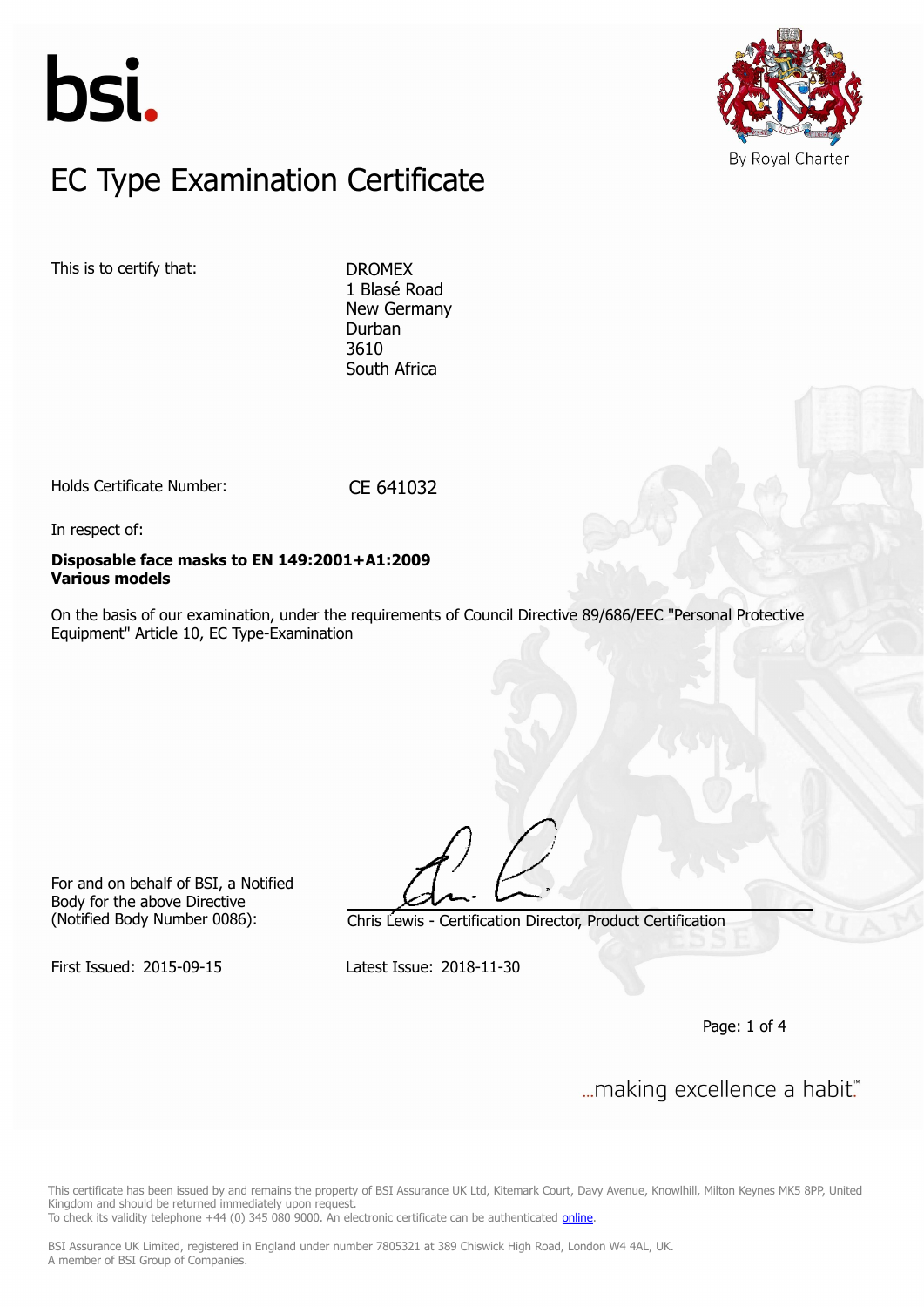# EC Type Examination Certificate

No. CE 641032

### **Product Specification**

| <b>Description:</b>             | <b>Moulded Products with Option D clogging</b>                                                             |
|---------------------------------|------------------------------------------------------------------------------------------------------------|
| <b>Technical specification:</b> | EN 149:2001+A1:2009 Respiratory protective devices - Filtering half masks to protect<br>against particles. |
|                                 | Classification - Single shift NR.                                                                          |
| <b>Models:</b><br>FFP1          | 1010                                                                                                       |
|                                 | 2010                                                                                                       |
|                                 |                                                                                                            |
| <b>FFP2 Models:</b>             | 1020                                                                                                       |
|                                 | 1021 (with exhalation valve fitted)                                                                        |
|                                 | 1121 (with activated carbon and exhalation valve fitted)                                                   |
|                                 | 1121A (with activated carbon and exhalation valve fitted)                                                  |
|                                 | 1121C (with activated carbon and exhalation valve fitted)                                                  |
|                                 | 2020                                                                                                       |
|                                 | 2021 (with exhalation valve fitted)                                                                        |
|                                 |                                                                                                            |
| <b>Models:</b><br>FFP3          | 1131 (with activated carbon and exhalation valve fitted)                                                   |
|                                 | 1231 (with exhalation valve fitted)                                                                        |

First Issued: 2015-09-15 Latest Issue: 2018-11-30

Page: 2 of 4

This certificate has been issued by and remains the property of BSI Assurance UK Ltd, Kitemark Court, Davy Avenue, Knowlhill, Milton Keynes MK5 8PP, United Kingdom and should be returned immediately upon request. To check its validity telephone +44 (0) 345 080 9000. An electronic certificate can be authenticated *[online](https://pgplus.bsigroup.com/CertificateValidation/CertificateValidator.aspx?CertificateNumber=CE+641032&ReIssueDate=30%2f11%2f2018&Template=uk)*.

BSI Assurance UK Limited, registered in England under number 7805321 at 389 Chiswick High Road, London W4 4AL, UK.

A member of BSI Group of Companies.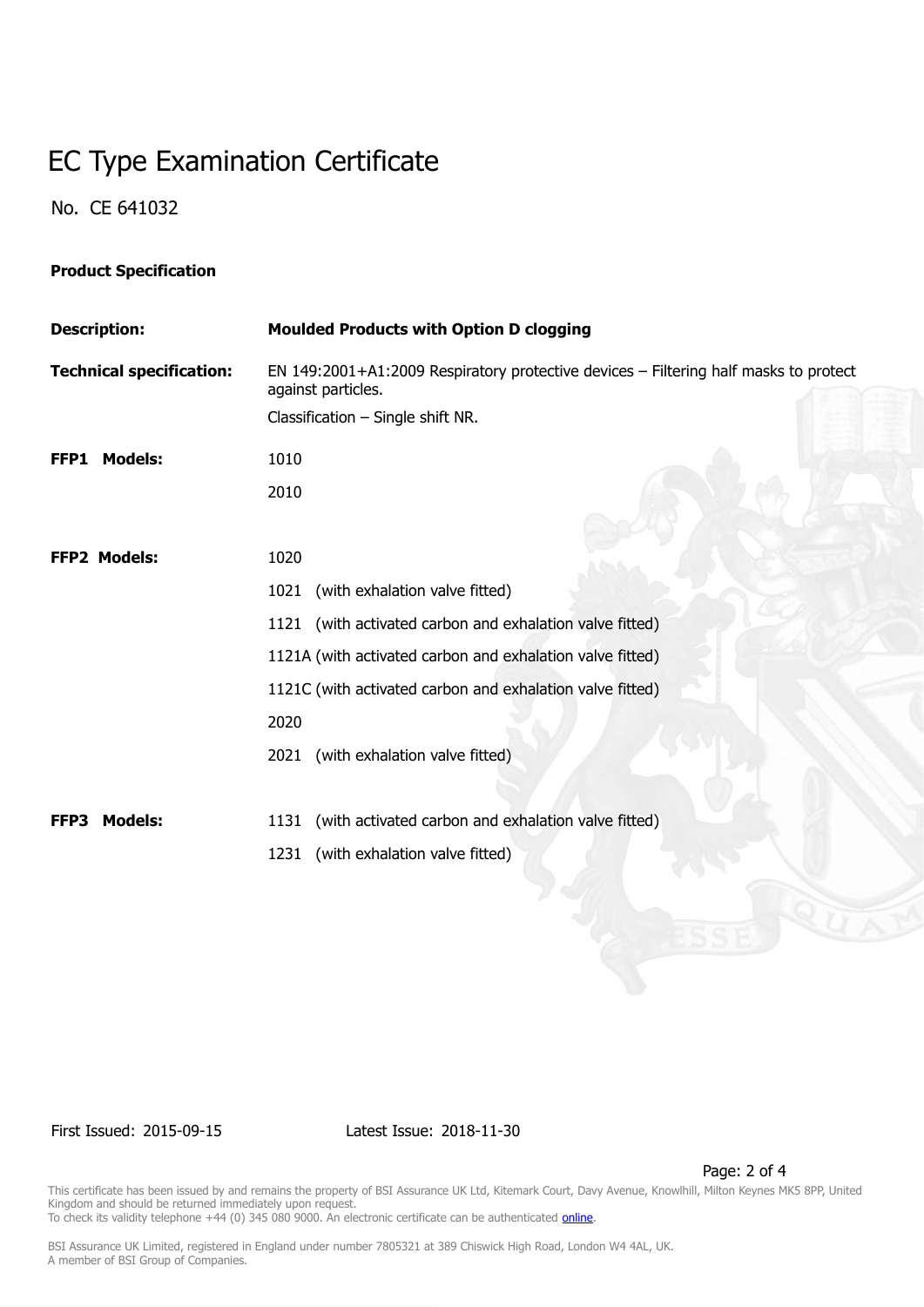# EC Type Examination Certificate

No. CE 641032

### **Product Specification (continued)**

| <b>Description:</b>             | <b>Vertical Fold Flat Products with Option D clogging</b>                                                  |
|---------------------------------|------------------------------------------------------------------------------------------------------------|
| <b>Technical specification:</b> | EN 149:2001+A1:2009 Respiratory protective devices - Filtering half masks to protect<br>against particles. |
|                                 | Classification $-$ Single shift NR                                                                         |
| <b>FFP2 Models:</b>             | 3020                                                                                                       |
|                                 | 3021 (with exhalation valve fitted)                                                                        |
| <b>FFP3 Models:</b>             | 3231 (with exhalation valve fitted)                                                                        |
|                                 |                                                                                                            |
| <b>Description:</b>             | <b>Vertical Fold Flat Products with Option D clogging</b>                                                  |
| <b>Technical specification:</b> | EN 149:2001+A1:2009 Respiratory protective devices - Filtering half masks to protect<br>against particles. |
|                                 | Models come with welded elastic straps.                                                                    |
|                                 | Classification $-$ Single shift NR                                                                         |
| <b>FFP2 Models:</b>             | 4020                                                                                                       |
|                                 | 4021 (with exhalation valve fitted)                                                                        |

First Issued: 2015-09-15 Latest Issue: 2018-11-30

Page: 3 of 4

This certificate has been issued by and remains the property of BSI Assurance UK Ltd, Kitemark Court, Davy Avenue, Knowlhill, Milton Keynes MK5 8PP, United Kingdom and should be returned immediately upon request. To check its validity telephone +44 (0) 345 080 9000. An electronic certificate can be authenticated *[online](https://pgplus.bsigroup.com/CertificateValidation/CertificateValidator.aspx?CertificateNumber=CE+641032&ReIssueDate=30%2f11%2f2018&Template=uk)*.

BSI Assurance UK Limited, registered in England under number 7805321 at 389 Chiswick High Road, London W4 4AL, UK.

A member of BSI Group of Companies.